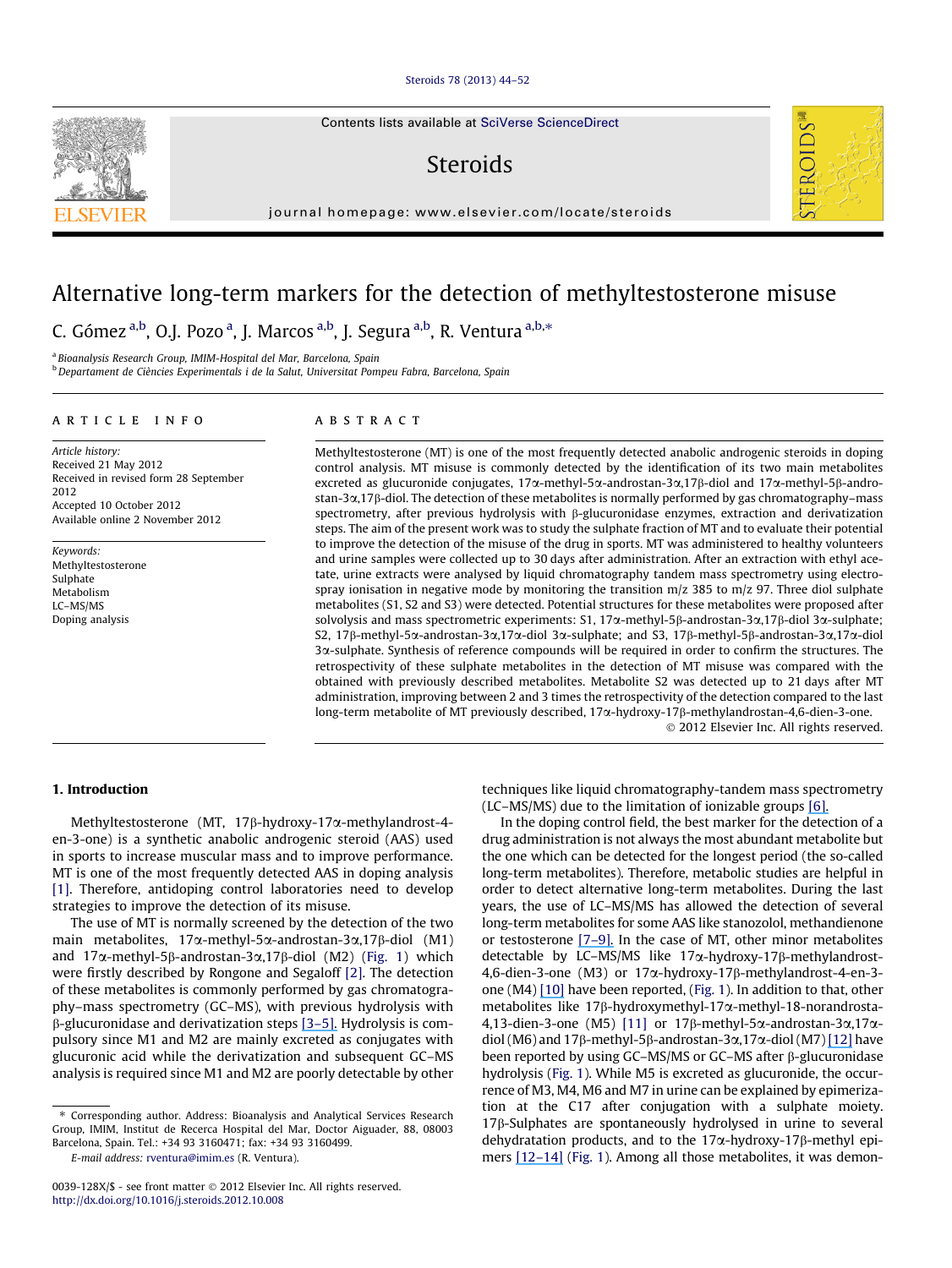

Fig. 1. Location of the reported metabolites S1, S2 and S3 in the metabolic pathways for methyltestosterone based on previously reported results [2,3,10-12].

strated that the LC–MS/MS detection of M3 provides the highest retrospectivity [\[10\].](https://www.researchgate.net/publication/26764186_Detection_and_Characterization_of_a_New_Metabolite_of_17_-Methyltestosterone?el=1_x_8&enrichId=rgreq-04eebf70-7c2d-42ee-9bbf-8444a7efb376&enrichSource=Y292ZXJQYWdlOzIzMjkzMjYyNDtBUzoxMDI4ODE4NDM3NDQ3NzJAMTQwMTU0MDM1MTU4Ng==) This fact shows the potential usefulness of metabolites conjugated with sulphates for the long-term detection of MT misuse. Sulphate metabolites are known to be important for some endogenous steroids and they have also been described for exogenous AAS [4,15–17]. However, a comprehensive study of this phase II biotransformation for MT has not been performed.

The use of LC–MS/MS is gradually becoming more important for the detection of phase I and II metabolites of doping agents [7– 10,17–23]. Recent studies by our group showed the potential of LC–MS/MS for the direct detection of sulphate metabolites of other AAS. Minor metabolites of boldenone excreted as sulphate conjugates (0.01% of the administered dose) did provide the same retrospectivity than the main glucuronide metabolites [\[18\].](https://www.researchgate.net/publication/225184484_New_potential_markers_for_the_detection_of_boldenone_misuse?el=1_x_8&enrichId=rgreq-04eebf70-7c2d-42ee-9bbf-8444a7efb376&enrichSource=Y292ZXJQYWdlOzIzMjkzMjYyNDtBUzoxMDI4ODE4NDM3NDQ3NzJAMTQwMTU0MDM1MTU4Ng==)

The aim of this work was to study metabolites of MT conjugated with sulphate using LC–MS/MS analysis, and to evaluate their potential to improve the detection of MT compared with previously described metabolites.

## 2. Experimental

## 2.1. Chemicals and reagents

17a-Methyl-5a-androstan-3a,17b-diol (M1), 17a-methyl-5bandrostan-3 $\alpha$ ,17 $\beta$ -diol (M2) and etiocholanolone sulphate were obtained from NMI (Pymble, Australia). 17a-Methyl-5a-androstan-3 $\beta$ ,17 $\beta$ -diol and 17 $\alpha$ -methyl-5 $\beta$ -androstan-3 $\beta$ ,17 $\beta$ -diol were purchased from Research Plus, Inc. (Bayonne, NJ, USA). Boldenone was obtained from Sigma (Steinheim, Germany).

Tert-butyl methyl ether (TBME, HPLC grade), ethyl acetate (HPLC grade), acetonitrile and methanol (LC gradient grade), formic acid (LC/MS grade), potassium carbonate, sulphuric acid, sodium hydroxide, di-sodium hydrogen phosphate, sodium hydrogen phosphate, sodium chloride, ammonia hydroxide, ammonium chloride, ammonium iodide, and 2-mercaptoethanol (all analytical grade) were purchased from Merck (Darmstadt, Germany). Ammonium formate (HPLC grade) and the alkane standard mixture (C20–C40) were obtained from Sigma–Aldrich (Steinheim, Germany). N-Methyl-N-trimethylsilyltrifluoroacetamide (MSTFA) was purchased from Macherey-Nagel (Düren. Germany). β-Glucuronidase from Escherichia coli K12 was obtained from Roche Diagnostics (Mannheim, Germany). Detectabuse™ XAD-2 extraction columns were purchased from Biochemical Diagnostics, Inc. (Edgewood, NY, USA). Milli Q water was obtained by a Milli-Q purification system (Millipore Ibérica, Barcelona, Spain).

### 2.2. Sample preparation

#### 2.2.1. GC–MS analysis of M1 and M2

One hundred nanograms per millilitre of boldenone (internal standard, ISTD) were added to urine samples (5 mL) which were passed through XAD-2 columns previously conditioned with 2 mL methanol and 2 mL water. The column was washed with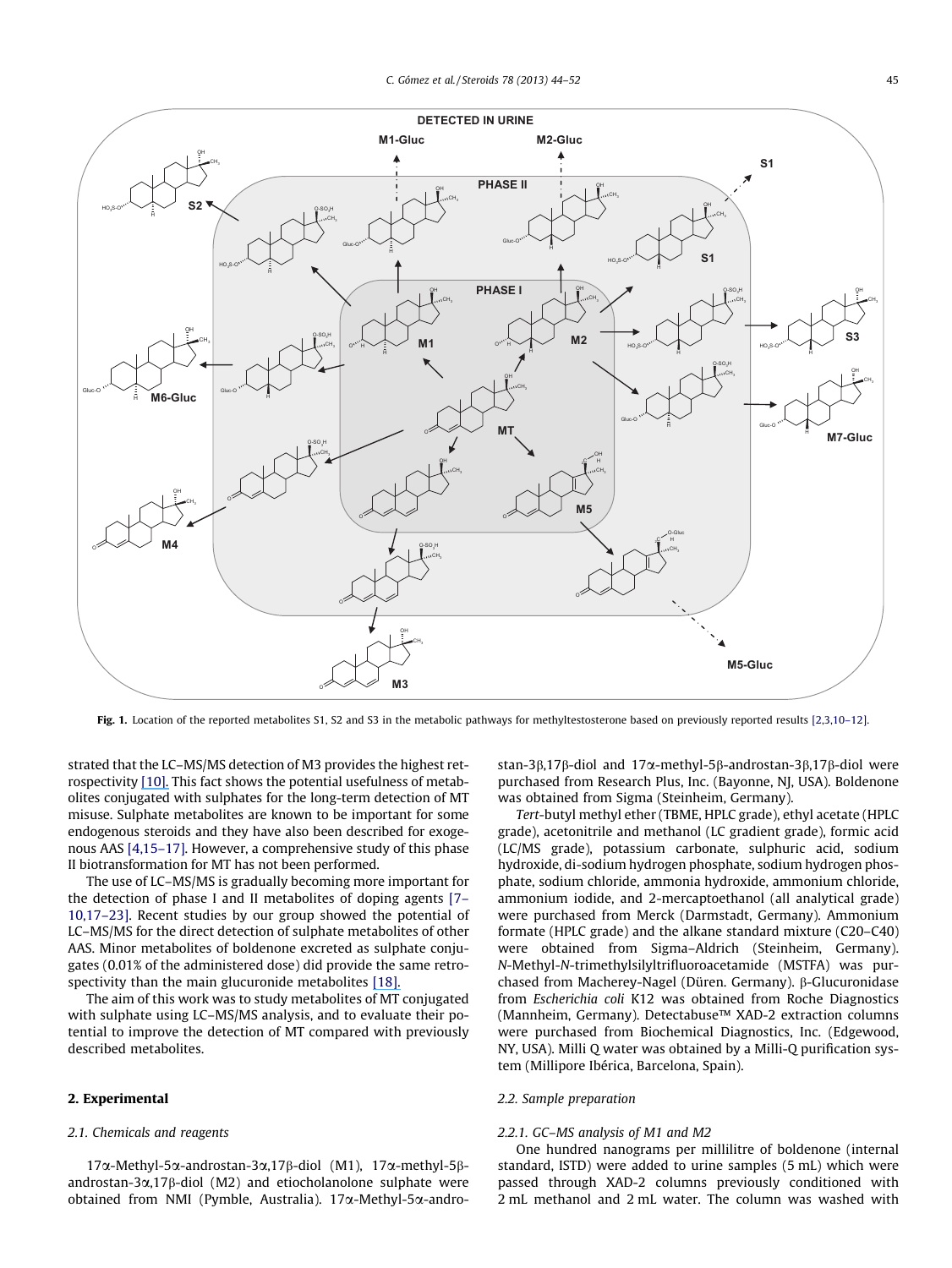2 mL water and the analytes were eluted with 2 mL methanol. The methanolic extract was evaporated to dryness under a stream of nitrogen in a water bath at 50  $\degree$ C and reconstituted with 1 mL of sodium phosphate buffer (0.2 M, pH 7). Enzymatic hydrolysis was performed by adding 30  $\mu$ L of  $\beta$ -glucuronidase from *E. coli* and incubating the mixture at 55  $\degree$ C for 1 h. After the sample reached room temperature 250  $\mu$ L of 5% K<sub>2</sub>CO<sub>3</sub> solution were added and the mixture was extracted with 6 mL of TBME by shaking at 40 movements per minute (mpm) for 20 min. After centrifugation (3000g, 5 min), the organic layer was separated and evaporated to dryness under a stream of nitrogen in a water bath at  $40^{\circ}$ C. The dry extract was derivatized by adding  $50 \mu$ L of a mixture of MSTFA/NH4I/2-mercaptoethanol (1000:2:6, v/w/v) mixture and incubating at 60  $\degree$ C for 20 min. After incubation, the derivatized extracts were transferred to injection vials and  $2 \mu L$  were analysed by GC–MS.

# 2.2.2. LC–MS/MS analysis of M3

M3 was analysed in the free fraction, urine samples (5 mL) were spiked with boldenone (ISTD) to a final concentration of 100 ng mL<sup>-1</sup>. Afterwards, 250 µL of 25%  $K_2CO_3$  solution were added, and a liquid–liquid extraction was performed with 6 mL of TBME and shaking at 40 mpm for 20 min. After centrifugation (3000g, 5 min), the organic layer was separated and evaporated to dryness under a stream of nitrogen in a water bath at  $40^{\circ}$ C. The extract was reconstituted with 100 µL of a mixture of water: acetonitrile  $(1:1, v/v)$  and 10  $\mu$ L were analysed by LC–MS/ MS.

## 2.2.3. Direct LC–MS/MS analysis of diol sulphate metabolites

Sample preparation was based on a previously described procedure [\[24,25\].](https://www.researchgate.net/publication/223358774_Fast_screening_method_for_diuretics_probenecid_and_other_compounds_of_doping_interest?el=1_x_8&enrichId=rgreq-04eebf70-7c2d-42ee-9bbf-8444a7efb376&enrichSource=Y292ZXJQYWdlOzIzMjkzMjYyNDtBUzoxMDI4ODE4NDM3NDQ3NzJAMTQwMTU0MDM1MTU4Ng==) Briefly, urine samples (5 mL) were spiked with boldenone (ISTD) to a final concentration of 100 ng mL<sup>-1</sup>, and the pH adjusted to pH 9.5 by addition of 100  $\mu$ L of a buffer (5.3 M ammonium chloride/ammonia). Then, sodium chloride (1 g) was added to promote the salting-out effect and the samples were extracted with 8 mL of ethyl acetate by shaking at 40 mpm for 20 min. After centrifugation (3000g, 5 min), the organic layer was evaporated to dryness under a nitrogen stream in a water bath at  $40^{\circ}$ C. The extracts were reconstituted with 100  $\mu$ L of a mixture water: acetonitrile  $(9:1, v/v)$  and 10 µL were analysed by LC–MS/MS.

#### 2.2.4. Fraction collection and solvolysis

For metabolite characterisation, a LC fractionation of urine samples was performed. Sample preparation described above in Section 2.2.3. was applied to 20 replicates of 5 mL of urine. Prior to evaporation, the organic phases of all the replicates were combined, evaporated, reconstituted and injected in a single injection. Fractions corresponding to the expected retention time  $(RT \pm 0.2 \text{ min})$  of the peaks of each metabolite were manually collected in pre- and post-administration samples. LC fractions were evaporated, and a solvolysis was performed using a procedure described elsewhere [\[17,26\].](https://www.researchgate.net/publication/6420300_Quantitation_of_17b-nandrolone_metabolites_in_boar_and_horse_urine_by_gas_chromatography-mass_spectrometry?el=1_x_8&enrichId=rgreq-04eebf70-7c2d-42ee-9bbf-8444a7efb376&enrichSource=Y292ZXJQYWdlOzIzMjkzMjYyNDtBUzoxMDI4ODE4NDM3NDQ3NzJAMTQwMTU0MDM1MTU4Ng==) Briefly, fractions were reconstituted with 4 mL of ethyl acetate/methanol/sulphuric acid (80:20:0.06,  $v/v/v$ ) and incubated at 55 °C for 2 h. Extracts were neutralized with 60 µL of 1 M NaOH and evaporated to dryness. The residues were reconstituted in 1 mL of sodium phosphate buffer (0.2 M, pH 7) and 250  $\mu$ L of 5% K<sub>2</sub>CO<sub>3</sub> solution were added. The extraction was performed with 6 mL of TBME by shacking at 40 mpm for 20 min. After centrifugation (3000g, 5 min), the organic layers were separated and evaporated. The dry extracts were derivatized by adding 50  $\mu$ L of a mixture of MSTFA/NH<sub>4</sub>I/2-mercaptoethanol (1000:2:6,  $v/w/v$ ) and incubating at 60 °C for 20 min. After incubation, the derivatized extracts were transferred to injection vials and 1 µL was analysed by GC–MS.

#### 2.3. LC–MS/MS instrumental conditions

Chromatographic separations were carried out on a Waters Acquity UPLC™ system (Waters Corporation, Milford, MA, USA) using an Acquity BEH C<sub>18</sub> column (100 mm  $\times$  2.1 mm i.d., 1.7 µm particle size). The column temperature was set to 55  $\degree$ C. Separation was performed at a flow rate of 0.3 mL min<sup>-1</sup>.

The LC instrument was coupled to a Quattro Premier XE triple quadrupole mass spectrometer (Micromass, Waters Corporation, Milford, MA) with an electrospray (Z-spray) ionisation source. Source conditions were fixed as follows: lens voltage, 0.2 V; source temperature 120 °C; desolvation temperature, 450 °C; cone gas flow rate, 50 L/h; desolvation gas flow rate, 1200 L/h. In positive mode the capillary voltage was set at 3 kV, whereas in negative mode the capillary voltage was set at 2.5 kV. Nitrogen was used as desolvation gas and argon was used as collision gas.

# 2.3.1. Analysis of 17-methylandrostandiol sulphate metabolites of MT

The mobile phase consisted of deionized water with 0.01% formic acid (solvent A) and acetonitrile with 0.01% formic acid (solvent B) using a gradient pattern: from 0 to 0.5 min, 5% B; from 0.5 to 6 min, to 50% B; from 6 to 7 min, to 90% B, during 0.2 min, 90% B; from 7.2 to 7.4 min, to 5% B; from 7.4 to 10 min, 5% B. Data acquisition was performed in selected reaction monitoring (SRM) mode (Method 1, Table 1).

#### 2.3.2. Fraction collection

Each metabolite was isolated by LC fractionation. The mobile phase consisted of water with 0.01% formic acid (solvent A) and acetonitrile with 0.01% formic acid (solvent B). The following gradient was applied: from 0 to 0.5 min, 15% B; from 0.5 to 9 min, to 50% B; from 9 to 12 min, to 80% B, during 0.3 min, 80% B; from 12.3 to 12.5 min, to 5% B; from 12.5 to 15 min, 15% B. The eluent of the column was divided into two (approximate split 1:1), one part was collected and the other was sent to the MS in order to confirm that the fraction contained the selected metabolite. Data acquisition was performed in SRM mode (Method 1, Table 1).

## 2.3.3. Analysis of metabolite M3

The mobile phase consisted of water with 1 mM ammonium formate and 0.01% formic acid (solvent A) and methanol with 1 mM ammonium formate and 0.01% formic acid (solvent B) using a gradient pattern: from 0 to 1.5 min, 50% B; from 1.5 to 7 min, to 95% B; during 1 min, 95% B; from 8 to 8.5 min, to 50% B; from 8.5 to 12 min, 50% B. Data acquisition was performed in SRM mode (Method 2, Table 1).

# Table 1

| Mass spectrometric methods for the detection of methyltestosterone metabolites. |  |  |
|---------------------------------------------------------------------------------|--|--|
|---------------------------------------------------------------------------------|--|--|

|              | Method Analytes     | Instrument Ionisation   | mode    | Ion <sup>a</sup><br>(m/z) | Product ion CV<br>(m/z) | (V) | CE.<br>(eV) |
|--------------|---------------------|-------------------------|---------|---------------------------|-------------------------|-----|-------------|
| $\mathbf{1}$ | (ISTD)              | Boldenone LC-MS/MS ESI+ |         | 287                       | 121                     | 25  | 20          |
|              | S1, S2, S3          |                         | $ESI -$ | 385                       | 97                      | 60  | 40          |
| 2            | Boldenone<br>(ISTD) | LC-MS/MS ESI+           |         | 287                       | 121                     | 25  | 20          |
|              | M <sub>3</sub>      |                         | ESI+    | 301                       | 183                     | 25  | 35          |
|              |                     |                         |         | 301                       | 210                     | 25  | 35          |
|              |                     |                         |         | 301                       | 225                     | 25  | 30          |
| 3            | <b>Boldenone</b>    | $G$ C $-MS$             | EI      | 430                       |                         |     |             |
|              | (ISTD)              |                         |         | 415                       |                         |     |             |
|              |                     |                         |         | 206                       |                         |     |             |
|              | M1, M2              |                         | EI      | 435                       |                         |     |             |
|              |                     |                         |         | 345                       |                         |     |             |
|              |                     |                         |         | 143                       |                         |     |             |

<sup>a</sup> Precursor ion for LC–MS/MS methods and measured ions for GC–MS methods.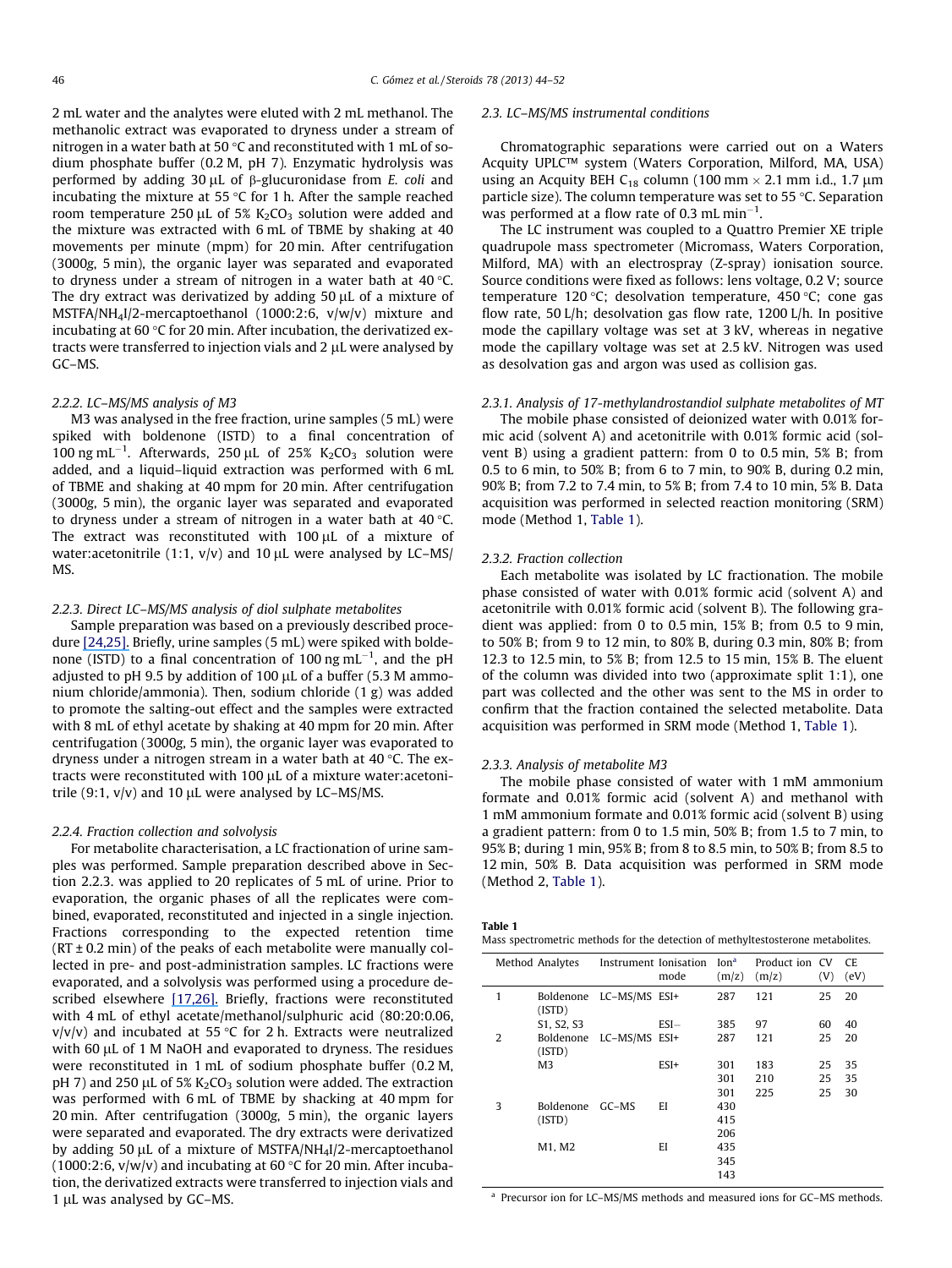#### 2.4. GC–MS instrumental conditions

GC–MS analyses were carried out using a 7890N gas chromatograph coupled to a 5975 MSD (Agilent Technologies, Palo Alto, CA, USA). The steroids were separated on an HP-Ultra1 cross-linked methyl silicone column,  $16.5 \text{ m} \times 0.2 \text{ mm}$  inner diameter, film thickness 0.11 μm (J&W Scientific, Folsom, CA, USA). Helium was used as the carrier gas at a constant pressure of 23 psi.

### 2.4.1. Identification of 17-methylandrostandiol metabolites

The gas chromatograph temperature was ramped as follows: initial 70 °C for 0.7 min, then 50 °C/min to 180 °C, then 0.5 °C/ min to 192 °C, then 40 °C/min to 310 °C for 3 min. The total run time was 32.85 min. A 1  $\mu$ L aliquot of the final derivatized extract was injected into the system operated in split mode (split ratio 1:20). The injector and transfer lines were kept at  $280^{\circ}$ C. Data acquisition was performed in scan mode by scanning the mass range from m/z 50 to m/z 600.

For the calculation of Kovats indices, 8 µL of the alkane standard mixture (C20-C40) were added to the 50 µL derivatized extracts, after mixing.

### 2.4.2. Analysis of metabolites M1 and M2

In order to evaluate the retrospectivity achieved, the conventional screening method for the detection of M1 and M2 was also assayed. In this case, the gas chromatograph temperature was ramped as follows: initially 180 °C, increased to 230 °C at 3 °C/ min, and thereafter increased to 310 °C at 40 °C/min and kept at 310  $\degree$ C for 3 min. The injector and transfer lines were kept at 280  $\degree$ C. A 2 µL aliquot of the final derivatized extract was injected into the system operated in split mode (approximate split ratio 1:20). Data acquisition was performed in selected ion monitoring mode (SIM) (Method 3, Table 1).

#### 2.5. Excretion studies

Urine samples obtained from two excretion studies involving the administration of a single dose of 10 mg of methyltestosterone to healthy volunteers were analysed (subject A, male, caucasian, 54 years, 90 kg; subject B, male, caucasian, 25 years, 65 kg). The clinical protocol was approved by the Local Ethical Committee (CEIC-IMAS, Institut Municipal d'Assistència Sanitària, Barcelona, Spain). The urine samples were collected before administration and daily up to 13 days after administration in the first study and up to 30 days after administration in the second study. Urine samples were stored at  $-20$  °C until analysis.

## 3. Results

## 3.1. Detection of putative 17-methylandrostandiol metabolites of MT conjugated with sulphate

In order to detect potential 17-methylandrostandiol-mono-sulphate metabolites of MT, a SRM method using the transition from m/z 385 to m/z 97 in negative ionisation mode was developed (Method 1, Table 1). The method was applied to samples collected before and after administration of MT.

Three main potential sulphate metabolites (RT: 5.65, 7.16 and 7.27 min) were detected in post-administration samples. No peaks at the same RT were observed in pre-administration samples (Fig. 2). The potential metabolites were labelled as S1, S2 and S3 and the studies were conducted in order to elucidate their structure. Additionally, other minor peaks at RT of 6.73, 6.82, 7.36 and 7.52 min were observed. These peaks were not comprehensively studied due to their low abundance.

# 3.2. Identification of sulphate metabolites

In order to identify the structure of the sulphate metabolites, LC–MS analyses in full scan, both in positive and negative ionisation modes, were carried out. In positive mode, no signal was observed for any of the metabolites. In negative mode, only one peak was observed at the expected RTs in all cases, an ion at m/z 385 was found, corresponding to the  $[M-H]$ <sup>-</sup> ion. Product ion scan spectra of m/z 385 at different collision energies exhibited only one abundant ion at m/z 97, for the three metabolites.

Isolation of each metabolite by LC was performed at the following RTs: 6.75 min for metabolite S1, 9.57 min for metabolite S2 and 9.81 min for metabolite S3. The solvolysis procedure was applied to each fraction in order to release the corresponding phase I metabolite. Afterwards, silylation was conducted, and the extracts were analysed by GC–MS in scan mode. RTs and Kovats indices of the peaks obtained are listed in Table 2. Electron ionisation mass spectra are shown in Fig. 3.

Electron ionisation mass spectra of the bis-O-TMS derivatives of the 17a-methylandrostandiols commercially available are shown

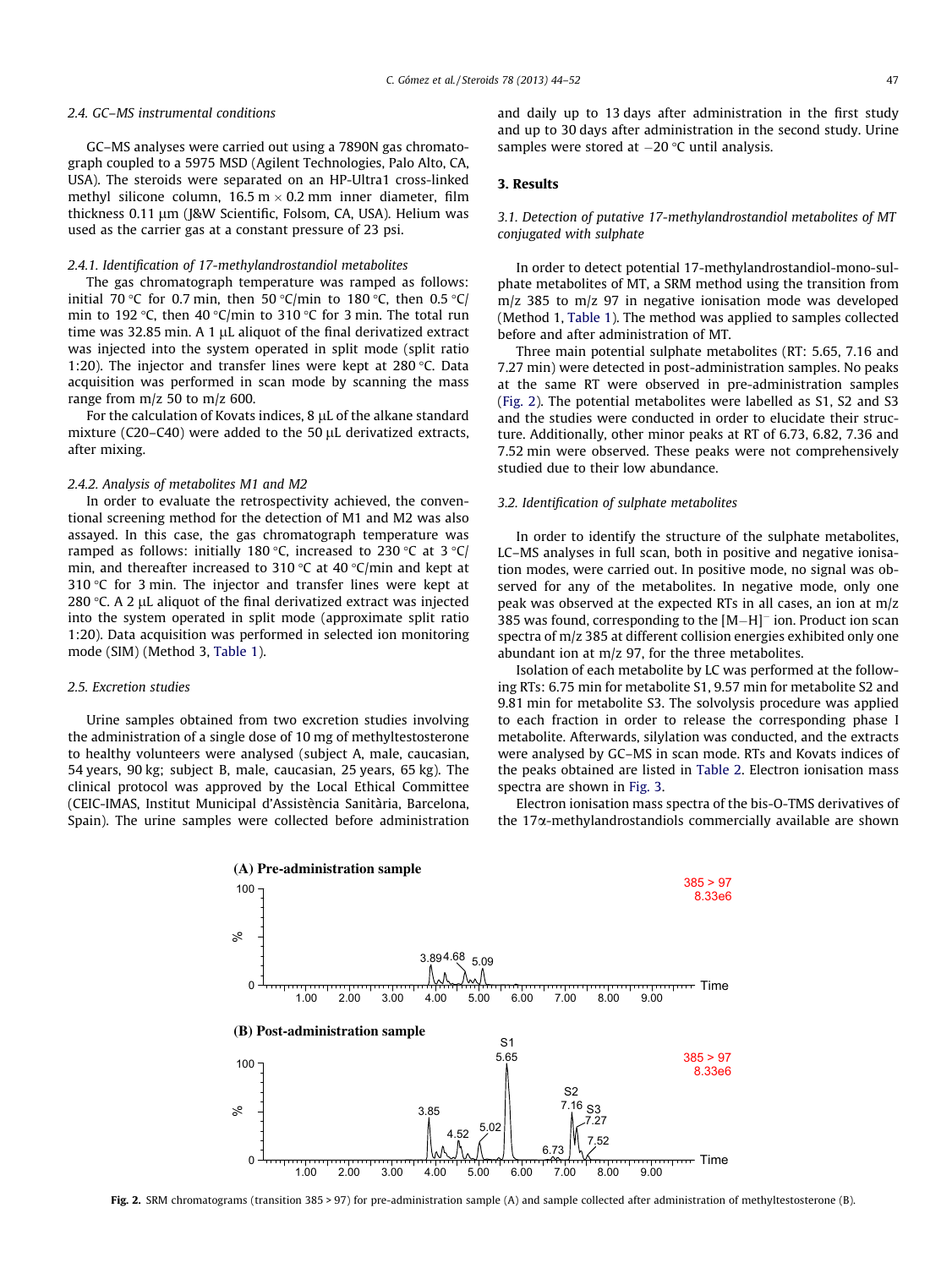#### Table 2

Retention times (RT) and calculated Kovats indices for the bis-O-TMS derivatives of steroids released after solvolysis of S1, S2 and S3 and the bis-O-TMS derivatives of MT metabolites commercially available, and Kovats indices for the bis-O-TMS derivatives of all possible MT metabolites, reported in literature [12].

| Name                                                              | <b>RT</b><br>(min) | Calculated<br>Kovats indices | Reported Kovats<br>indices [12] |
|-------------------------------------------------------------------|--------------------|------------------------------|---------------------------------|
| 17α-Methyl-5β-androstan-<br>$3\beta$ , 17 $\beta$ -diol           | 24.65              | 2580                         | 2629                            |
| 17α-Methyl-5α-androstan-<br>$3\alpha$ , 17 $\beta$ -diol (M1)     | 24.97              | 2584                         | 2634                            |
| 17α-Methyl-5β-androstan-<br>$3\alpha$ , 17 $\beta$ -diol (M2)     | 25.66              | 2594                         | 2637                            |
| 17α-Methyl-5α-androstan-<br>3 <sub>B</sub> ,17 <sup>B</sup> -diol | 28.18              | 2692                         | 2739                            |
| 17β-Methyl-5β-androstan-<br>$3\beta$ , $17\alpha$ -diol           |                    |                              | 2479                            |
| 17β-Methyl-5α-androstan-<br>$3\alpha$ , 17 $\alpha$ -diol         |                    |                              | 2482                            |
| 17β-Methyl-5β-androstan-<br>$3\alpha$ , 17 $\alpha$ -diol         |                    |                              | 2466                            |
| 17β-Methyl-5α-androstan-<br>$3\beta$ , $17\alpha$ -diol           |                    |                              | 2626                            |
| Phase I metabolite released<br>from S3                            | 16.48              | 2425                         |                                 |
| Phase I metabolite released<br>from S <sub>2</sub>                | 17.27              | 2441                         |                                 |
| Phase I metabolite released<br>from S1                            | 25.66              | 2594                         |                                 |

in Fig. 4. All of them have  $17\beta$ -hydroxy-17 $\alpha$ -methyl structure: M1, M2 and their 3 $\beta$ -hydroxy analogues, 17 $\alpha$ -methyl-5 $\alpha$ -androstan- $3\beta$ ,17 $\beta$ -diol and 17 $\alpha$ -methyl-5 $\beta$ -androstan-3 $\beta$ ,17 $\beta$ -diol. RTs and Kovats indices obtained for these standards, which are in agreement with previously reported values [\[12\]](https://www.researchgate.net/publication/21706532_17-Epimerization_of_17_alpha-_methyl_anabolic_steroids_in_humans_Metabolism_and_synthesis_of_17_alpha-_hydroxy-_17ss-_methyl_steroids?el=1_x_8&enrichId=rgreq-04eebf70-7c2d-42ee-9bbf-8444a7efb376&enrichSource=Y292ZXJQYWdlOzIzMjkzMjYyNDtBUzoxMDI4ODE4NDM3NDQ3NzJAMTQwMTU0MDM1MTU4Ng==) are listed in Table 2.

### 3.3. Excretion study samples

In order to detect the most significant MT metabolites (M1, M2 and M3) currently monitored, extracts from urine samples obtained before and after administration of a single oral dose of MT were analysed by the described methods.

The GC–MS analysis of the main metabolites, M1 and M2 excreted as glucuronoconjugates, showed a detection window up to 6 days after the administration of the drug in both volunteers. Particularly, M1 was detected up to 4 days in both administration studies, and M2 was detected up to 5 days in the first study and up to 6 days in the second study (Fig. 5).

LC–MS/MS analysis showed that detection of M3 was possible 8 days after the drug intake in the first study and up to 9 days in the second one (Fig. 5).

Regarding the sulphate metabolites, S1 was detected up to 6 days in the first study and up to 7 days in the second study. S2 was detected in all post-administration samples in the first study (last sample collected at day 13th) and up to 21 days in the second study. S3 was detected up to 6 days in the first study and up to 8 days in the second study (Fig. 5).

The maximum concentrations of all the metabolites were obtained in samples collected between 24 and 36 h after administration. For metabolites M1 and M2, the maximum concentrations were in the range from 250 to 400 ng mL $^{-1}$ . Due to the lack of analytical standards, concentrations of S1, S2 and S3 were estimated using a calibration curve of etiocholanolone sulphate and they were in the range from 30 to 230 ng mL $^{-1}$ .

In Fig. 6, chromatograms of the characteristic transitions of metabolites M3, S1, S2 and S3 corresponding to the analysis of a pre-administration sample and samples collected on days 5, 8, 12 and 20 are presented.

# 4. Discussion

Phase II metabolic reactions of AAS have been traditionally studied by using specific hydrolysis to unconjugated metabolites that were subsequently determined by GC–MS or LC–MS/MS [3,4,7,8]. Most AAS metabolic studies used enzymes with  $\beta$ -glucuronidase activity, thus mainly conjugates with glucuronic acid have been systematically studied. Due to the difficulties in the hydrolysis of sulphates, this type of conjugation has not been comprehensively studied [17,27–29]. In spite of these limitations, it is well known that sulphate metabolites are important for some naturally occurring steroids [15,16] and for some exogenous AAS [4,17,29,30]. The importance of sulphate conjugates on MT metabolism has also been demonstrated by the identification of different metabolites with a  $17\alpha$ -hydroxy-17 $\beta$ -methyl structure. These metabolites result from the epimerization at C17 as a consequence of the conjugation with a sulphate of the hydroxyl group at C17 [12–14]. Some of these metabolites are excreted for longer times than the most abundant metabolites excreted as glucuronoconjugates, indicating the interest of sulphate conjugates to improve the retrospectivity for the detection of MT misuse.

In the present study, the direct detection of 17-methylandrostandiol sulphate metabolites of MT was evaluated by LC–MS/MS using the transition  $m/z$  385 to  $m/z$  97. The precursor ion of this transition corresponds to the  $[M-H]$ <sup>-</sup> of MT metabolites completely reduced. The product ion at m/z 97 corresponds to the anion  $HSO_4^-$  which is a common product ion to several sulphate conjugates [18,31]. By using this specific and sensitive SRM method, seven potential 17-methylandrostandiol sulphates were detected. However, relatively large concentrations are required for the characterisation of these compounds. Therefore, the identification was only focused on the most abundant peaks (S1, S2 and S3).

No structural information could be obtained using product ion mass spectra of  $[M-H]$ <sup>-</sup> ion of S1, S2 and S3, since the only originated fragment was m/z 97. Structural information of sulphate conjugates of steroids can be obtained using product ion scan in positive ion mode, where after the loss of the sulphate moiety different ions related with the steroid structure can be observed [18]. Nevertheless, for S1, S2 and S3 no peaks were detected in positive ion mode, due to the lack of ionizable groups. Therefore, the identification of the metabolites had to be based on the isolation of each metabolite and the subsequent analysis by GC–MS, after solvolysis and enol-TMS derivatization.

### 4.1. Identification of 17-methylandrostandiol sulphates

#### 4.1.1. Metabolite S1

In GC–MS analysis, a peak at the same RT of M2 was obtained for S1 after solvolysis of the LC fraction and enol-TMS derivatization (Table 2). Electron ionisation mass spectrum (Fig. 3A) was identical to the obtained for M2 (Fig. 4). Similar electron ionisation mass spectra were obtained for the bis-O-TMS derivatives of the four metabolites commercially available (Fig. 4). The most abundant ion at m/z 143 corresponds to the cleavage of D-ring [3]. Other minor ions at m/z 255 and 345 corresponding to losses of O-TMS moieties and m/z 435 corresponding to the loss of a methyl group were also observed. The only significant difference among them was the ion at  $m/z$  270 which was more abundant in 5 $\beta$  diol metabolites than in the  $5\alpha$  ones.

Additionally, the Kovats index calculated for S1 after solvolysis and derivatization was identical to the obtained for M2 in the same conditions (Table 2). These facts confirmed that S1 is  $17\alpha$ -methyl- $5\beta$ -androstan-3 $\alpha$ ,17 $\beta$ -diol conjugated with a sulphate. 17 $\beta$ -Sulphate of the tertiary hydroxyl group is sterically influenced and decomposes in urine to yield several dehydration products, among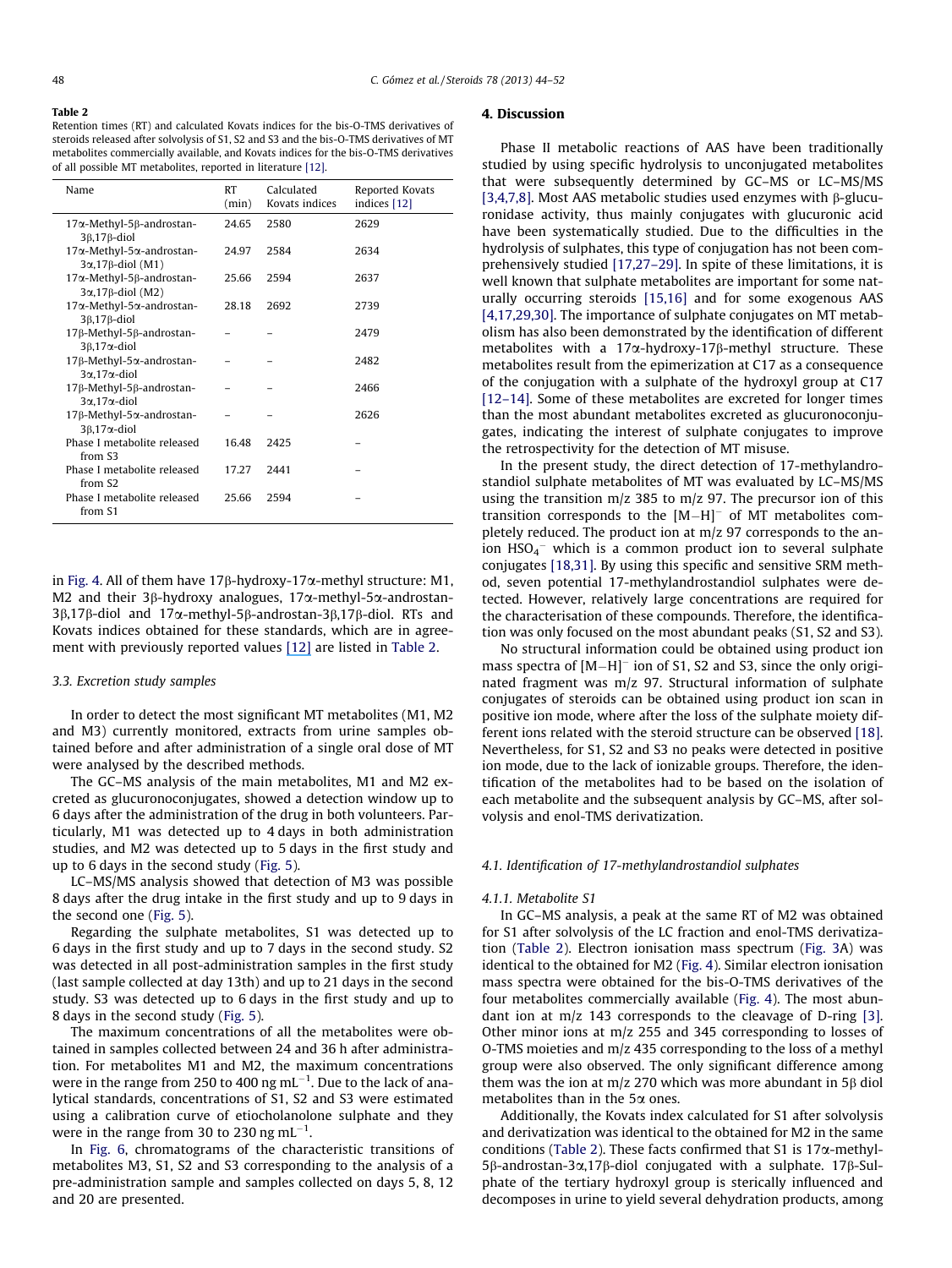

Fig. 3. Electron ionisation mass spectra of the bis-O-TMS derivatives of the phase I metabolites released after solvolysis of S1 (A), S2 (B) and S3 (C).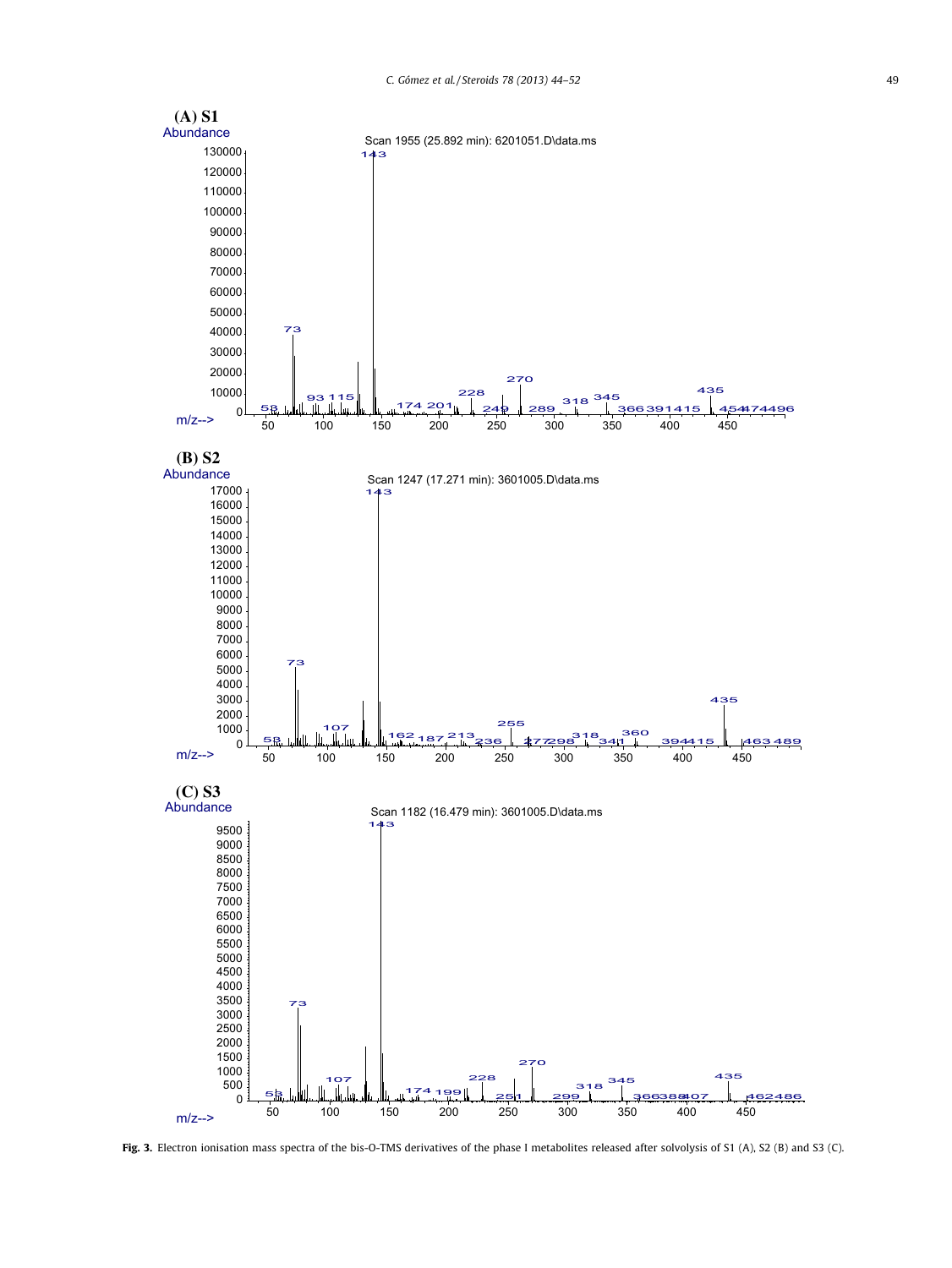

Fig. 4. Electron ionisation mass spectra of the bis-O-TMS derivatives of the reduced MT metabolites, commercially available as standards.



Fig. 5. Detection times of the different metabolites of MT obtained in the two excretion studies.



Fig. 6. SRM chromatograms (transitions corresponding to metabolites M3, S1, S2 and S3) of a pre-administration sample and samples collected at 5, 8, 12 and 20 days postadministration.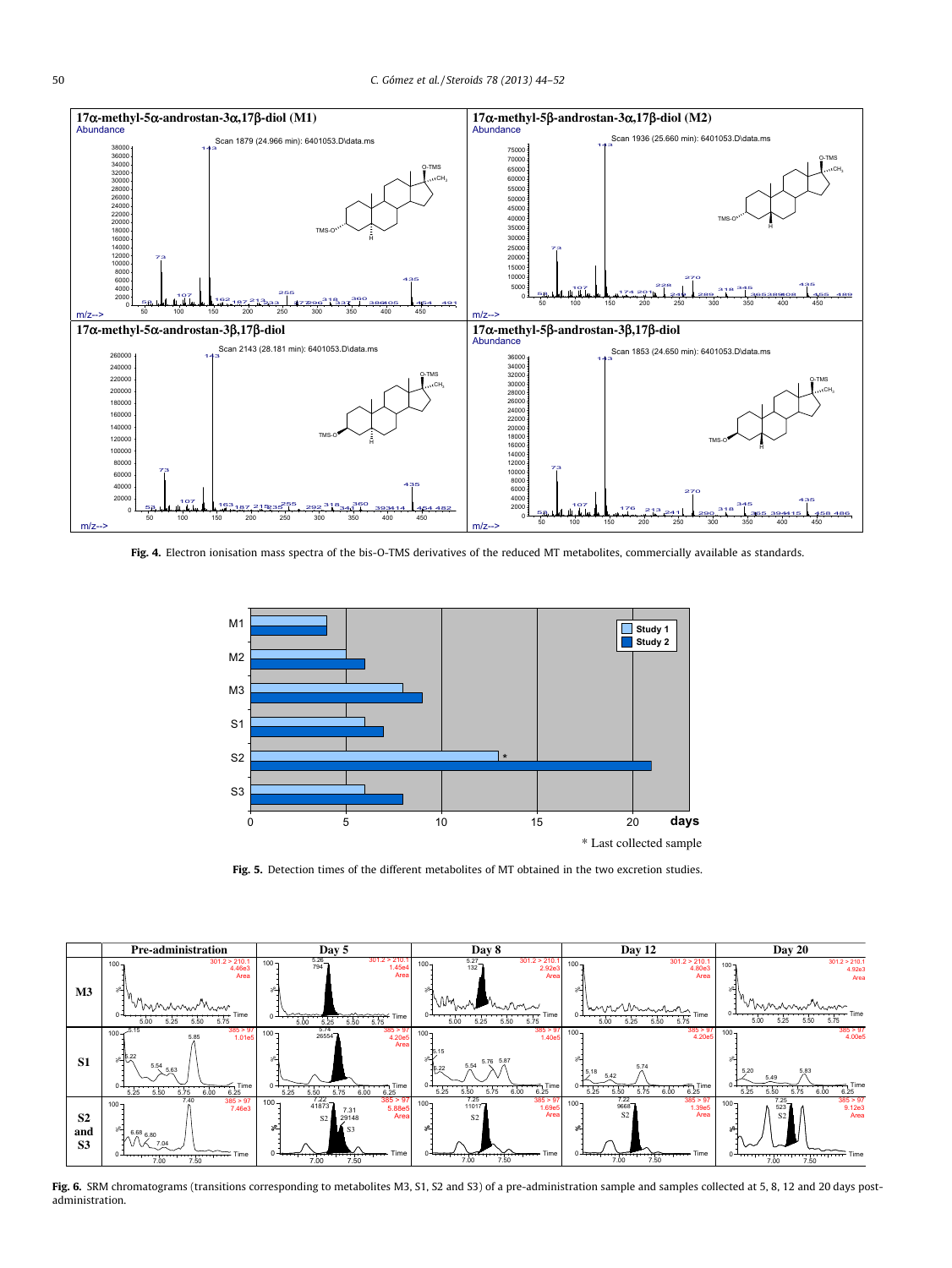them, the corresponding 17-epimeric isomer  $(17\alpha$ -hydroxy-17 $\beta$ methyl) [4,12–14]. Therefore, since S1 has been shown to be stable in urine, the position of the sulphate group in S1 is postulated at C3. Synthesis and comparison with reference material would be needed for the definitive confirmation of the structure.

## 4.1.2. Metabolite S2

Electron ionisation mass spectrum of the bis-O-TMS derivative of the steroid released after solvolysis of S2 (Fig. 3B) was similar to that of the bis-O-TMS derivative of M1 (Fig. 4). But the RT (17.27 min) was clearly different from that of M1 (Table 2). In the GC–MS analysis, the unconjugated steroid obtained from S2 eluted 7 min earlier than any  $17\alpha$ -methylandrostandiol, whereas by LC–MS/MS S2 eluted 2.8 min later than S1 (17 $\alpha$ -methyl-5 $\beta$ androstan-3 $\alpha$ ,17 $\beta$ -diol 3 $\alpha$ -sulphate). As described by Schänzer et al. [12], the elution order when using a reverse phase LC column of the epimerization products is inverse to the elution order of their corresponding TMS derivates in a methylpolisiloxane GC separation. Based on these results, we propose  $17\beta$ -methyl-5 $\alpha$ -androstan-3 $\alpha$ ,17 $\alpha$ -diol sulphate as the potential structure for S2.

As stated previously,  $17\beta$ -sulphate of the tertiary hydroxyl group is not stable in urine as they are prone to suffer a 17-epimerization. Therefore we postulate that S2 is the result of the 17-epimerization of a disulphate (Fig. 1). The spontaneous release of the sulphate at C17 promotes its epimerization and the remaining sulphate group for S2 is at C3. Synthesis of reference compounds will be required in order to confirm the structures.

### 4.1.3. Metabolite S3

Similarly to S2, the bis-O-TMS derivative of the steroid released after S3 solvolysis elutes 8 before than any of the four  $17\alpha$ -methylandrostandiol assayed in the GC–MS analysis, whereas by LC– MS/MS S3 eluted 3 min later than S1, suggesting an epimerization at C17 position. Electron ionisation mass spectrum (Fig. 3C) was similar to that of M2, with a prominent ion at m/z 270, characteristic of  $5\beta$ -metabolites (Fig. 4). Based on these results, we propose  $17\beta$ -methyl-5 $\beta$ -androstan-3 $\alpha$ ,17 $\alpha$ -diol sulphate as the most feasible structure for S3. Analogously to S2, S3 is the result of the 17 epimerization of a disulphate (Fig. 1), hence the position of the remaining sulphate group is postulated at C3. Synthesis of reference compounds will be required in order to confirm the structures.

## 4.2. Retrospectivity of sulphate metabolites to detect MT misuse

M1, M2 and M3 are the metabolites currently used as markers of MT administration. M1 and M2 are the most abundant metabolites, M3 having the longest retrospectivity. Detection times of M1, M2, and M3 obtained in the two excretion studies are in agreement with previously reported data using similar analytical approaches  $[10]$ .

For the sulphates S1 and S3, the detection times were similar to those obtained with M2 and M3, respectively. However, S2 substantially improved the retrospectivity for the detection of MT misuse (between 2 and 3 times when compared to the last long-term metabolite reported, M3) (Figs. 5 and 6).

Our results indicate a similar phase II metabolic pattern for MT compared to other AAS [18,29,30]. Glucuronoconjugation is the most important phase II metabolic reaction, and glucuronoconjugates are excreted rapidly after administration. Once the excretion of glucuronides is declining, the sulphates became predominant and, although from a quantitative point of view they are excreted in lower amount than glucuronides, their longer excretion times make them of great interest to increase the retrospectivity of the detection of the misuse of some AAS.

In summary, three novel sulphate metabolites of MT have been directly detected by LC–MS/MS. The structures of these metabolites have been proposed. Two of them, metabolites S2  $(17\beta$ -methyl-5 $\alpha$ -androstan-3 $\alpha$ ,17 $\alpha$ -diol 3 $\alpha$ -sulphate) and S3 ( $17\beta$ -methyl-5 $\beta$ -androstan-3 $\alpha$ ,17 $\alpha$ -diol 3 $\alpha$ -sulphate) are result of the initial formation of a disulphate. Therefore, the results demonstrate the importance of sulphatation as a phase II metabolic pathway for MT and, probably, for other AAS, as indirectly known by the existence of metabolites resulting from C17 epimerization.

The interest of sulphate conjugates as long-term metabolites of MT has also been proved. Based on our results, one of the sulphated metabolites, S2 (17b-methyl-5a-androstan-3a,17a-diol 3a-sulphate) can significantly improve the retrospectivity of the detection of MT misuse and the inclusion of its measurement in screening methods will be useful for doping control purposes. Since interindividual variability is expected in the metabolism of AAS, the occurrence of S2 in every human urine sample after MT administration should be confirmed. For this purpose, it would be advisable to perform additional administration experiments using subjects differing in factors like ethnic group, sex or age.

## Acknowledgements

The financial support received from the World Anti-Doping Agency WADA (reference 09A20RV), Consejo Superior de Deportes (Ministerio de la Presidencia, Gobierno de España, reference 010/ SAL10/11), and Consell Català de l'Esport and Departament d'Innovació, Universitats i Empresa, DIUE (reference 2009 SGR 492) (Generalitat de Catalunya, Spain) is acknowledged. Postdoctoral grant by the Instituto de Salud Carlos III (OJP) is gratefully acknowledged.

#### References

- [1] World Anti-Doping Agency (WADA). Laboratory statistics 2010. Available from: [http://www.wada-ama.org/Documents/Resources/Statistics/](http://www.wada-ama.org/Documents/Resources/Statistics/Laboratory_Statistics/WADA_2010_Laboratory_Statistics_Report.pdf) [Laboratory\\_Statistics/WADA\\_2010\\_Laboratory\\_Statistics\\_Report.pdf.](http://www.wada-ama.org/Documents/Resources/Statistics/Laboratory_Statistics/WADA_2010_Laboratory_Statistics_Report.pdf)
- [2] Rongone EL, Segaloff A. Isolation of urinary metabolites of 17amethyltestosterone. J Biol Chem 1962;237:1066–7.
- [3] Schänzer W, Donike M. Metabolism of anabolic steroids in man: synthesis and use of reference substances for identification of anabolic steroid metabolites. Anal Chim Acta 1993;275:23–48.
- [4] Schänzer W. Metabolism of anabolic androgenic steroids. Clin Chem 1996;42:1001–20.
- [5] Segura J, Ventura R, Marcos J, Gutiérrez-Gallego R. Doping substances in human and animal sports. In: Bogusz MJ editor. Handbook of analytical separations. Forensic science, vol. 6. 2007, p. 699–744.
- [6] Pozo OJ, Van Eenoo P, Deventer K, Delbeke FT. Ionization of anabolic steroids by adduct formation in liquid chromatography electrospray mass spectrometry. J Mass Spectrom 2007;42:497–516.
- [7] Pozo OJ, Van Eenoo P, Deventer K, Lootens L, Grimalt S, Sancho JV, et al. Detection and structural investigation of metabolites of stanozolol in human urine by liquid chromatography tandem mass spectrometry. Steroids 2009;74:837–52.
- [8] Schänzer W, Geyer H, Fusshöller G, Halatcheva N, Kohler M, Parr MK, et al. Mass spectrometric identification and characterization of a new long-term metabolite of metandienone in human urine. Rapid Commun Mass Spectrom 2006;20:2252–8.
- [9] Fabregat A, Pozo OJ, Marcos J, Segura J, Ventura R. Alternative markers for the long-term detection of testosterone misuse. Steroids 2011;76:1367–76.
- [10] Pozo OJ, Van Eenoo P, Deventer K, Lootens L, Van Thuyne W, Parr MK, et al. Detection and characterization of a methyltestosterone. Drug Metab Dispos 2009;37:2153–62.
- [11] Parr MK, Fusshöller G, Gütschow M, Hess C, Schänzer W. GC–MS(/MS) investigations on long-term metabolites of 17-methyl steroids. In: Schänzer Wilhelm, Geyer Hans, Gotzmann Andrea, Mareck Ute, editors. Recent advances in doping analysis (18). Proceedings of the Manfred Donike Workshop 28th Cologne Workshop on Dope Analysis. Köln: Sportverlag Strauss; 2010. p. 64–73.
- [12] Schänzer W, Opfermann G, Donike M. 17-Epimerization of 17a-methyl anabolic steroids in humans: metabolism and synthesis of 17a-hydroxy-17a-methyl steroids. Steroids 1992;57:537–50.
- [13] Edlund PO, Bowers L, Henion J. Determination of methandrostenolone and its metabolites in equine plasma and urine by coupled-column liquid chromatography with ultraviolet detection and confirmation by tandem mass spectrometry. J Chromatogr 1989;487:341–56.